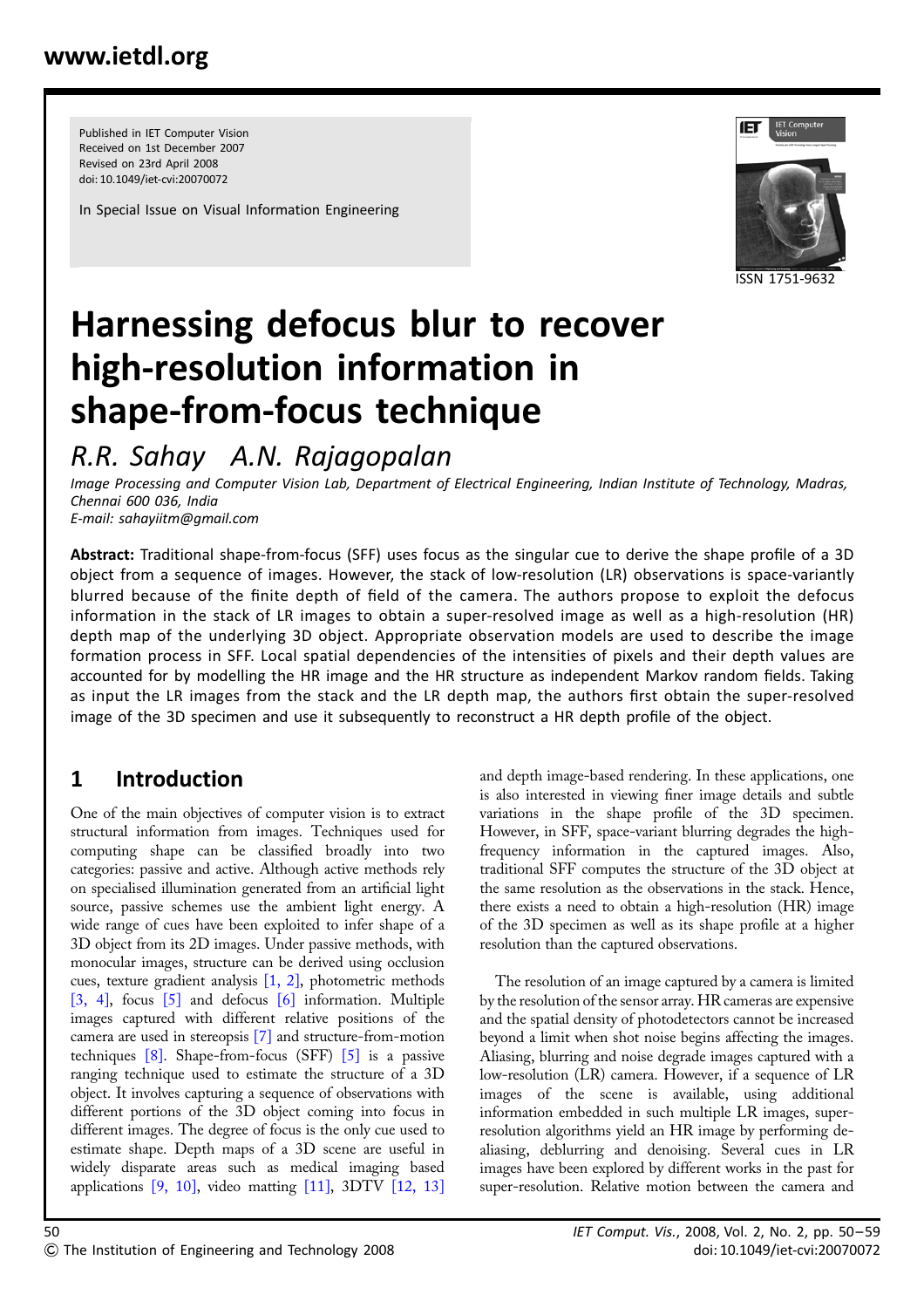the scene which gives rise to subpixel displacements among the LR images has been used in  $[14-16]$ . In contrast, motion-free super-resolution does not have any relative displacements between the LR observations. The classic paper of Papoulis [17] provides the theoretical foundation for the techniques used in motion-free super-resolution. Interestingly, it is shown in  $[18, 19]$  that blur in a sequence of LR images can be used as a cue for super-resolution. Recently, several researchers  $\lceil 20 - 22 \rceil$  have used learningbased algorithms for super-resolution. Here, statistical relationships between corresponding image regions in LR and HR images are learned during the training phase and these learned relationships are then used to predict minute details for enlarging other LR images.

In recent literature, researchers have attempted to recover the HR structure of 3D objects. However, most of these works fall in the category of active ranging using laser scanners [23-25]. Under passive methods, it has been shown in [26] that it is possible to enhance the spatial resolution of the recovered structure using photometric cues. In [19], the depth from defocus technique is used to simultaneously extract the HR image and the HR depth profile. To the best of our knowledge, there has been no prior attempt to estimate both the HR image and the HR depth profile in SFF.

We now make several observations which can be exploited to obtain the HR image and the structure of the 3D object at a higher spatial resolution in SFF. First, the rich information embedded in the space-variant blur of the stack of LR images is unutilised for shape reconstruction. Second, in SFF, the sum modified Laplacian (SML) operator [5] is used to obtain the depth estimates of every point independent of the depth values of the neighbouring points. Third, we note that real-world objects generally have smooth depth profiles, and hence, there exist local spatial dependencies of depth values. Traditional SFF does not take this factor into account. Moreover, the behaviour of the focus measure profile is sensitive to the texture in the local region of the object. This results in erroneous estimates of depth at smooth regions where the scene lacks texture. Fourth, we observe that the depth estimates in traditional SFF are obtained by Gaussian interpolation of a few values near the peak of the focus measure profile, which can also introduce errors.

In this paper, we expand the scope of the traditional SFF method to enable reconstruction of an HR image of the underlying 3D object as well as the HR depth map, given its LR depth profile and a few LR observations chosen from the stack. As in motion-free super-resolution, we take advantage of the natural defocus cue in the stack of LR observations to perform super-resolution. To incorporate the local smoothness of the greyscale intensity values and the depth values in the reconstruction of the HR image and the HR depth map, we model them as separate and independent Markov random fields (MRFs). Depth computation in traditional SFF is vulnerable to low-texture regions in the images of the stack. However, since we model the HR image and the HR depth profile of the 3D specimen with MRFs, we are able to incorporate spatial dependencies and hence mitigate this effect provided the scene lacks texture only locally. An algorithm which computes the HR image and the HR depth map simultaneously would be computationally very expensive. In SFF, the depth map of the 3D object can be constructed at the same resolution as the captured observations in the stack. This LR depth map can be used to obtain the HR image in the first step, which is subsequently used to obtain the HR depth map of the underlying 3D object. Thus, we can super-resolve the focused image of the 3D specimen and its depth map in separate steps. We use the same LR observations from the stack to compute the HR image and the HR depth map. Since, in SFF, a large number of LR observations are readily available, we attempt super-resolution by higher magnification factors by using more images from the stack in the proposed framework.

### 2 Defocus blur, focus measure and LR depth map

Blurring occurs naturally because of the point spread function (PSF) of a real aperture camera. In the literature, the PSF of a camera is usually modelled by a 2D Gaussian function [27, 28] with standard deviation  $\sigma$  (also called the blur parameter). A real aperture camera follows the lens law and thus brings object portions at a certain depth into focus. A 3D object induces space-variant blurring and different points on it will come into focus at different depths from the camera lens. The spatial distribution of the blur in relation to the depth at a point on the 3D object is given by  $\sigma = \rho R v((1/w_d) - (1/D))$  where  $w_d$  is the working distance of the camera, D the distance of the object point from the lens,  $v$  the distance of the lens from the image plane,  $R$  the radius of the aperture of the lens and  $\rho$  a camera constant.

The basic idea behind the SFF method is to locate the respective positions of best focus of all points on the 3D object as it is translated relative to a real aperture camera, in order to derive its shape. The working principle of the traditional SFF scheme  $\lceil 5 \rceil$  is shown in Fig. 1. The 3D object, whose shape is to be estimated, is placed on a translational stage which moves in the vertical direction in steps of  $\Delta d$ . The initial position of the stage is denoted by the reference plane. The optics of the camera defines a 'focused plane' wherein all the points will be perfectly focused on the sensor plane. The distance of the focused plane from the lens plane is  $w_d$ . The separation between the reference and the focused planes is  $d_r$ . The distance between the translating stage and the reference plane is d. Distances  $w_d$ ,  $d_r$  and  $\bar{d}$  are known. As the object is moved vertically, at each step an image is captured in which barring a small portion of the object, other regions are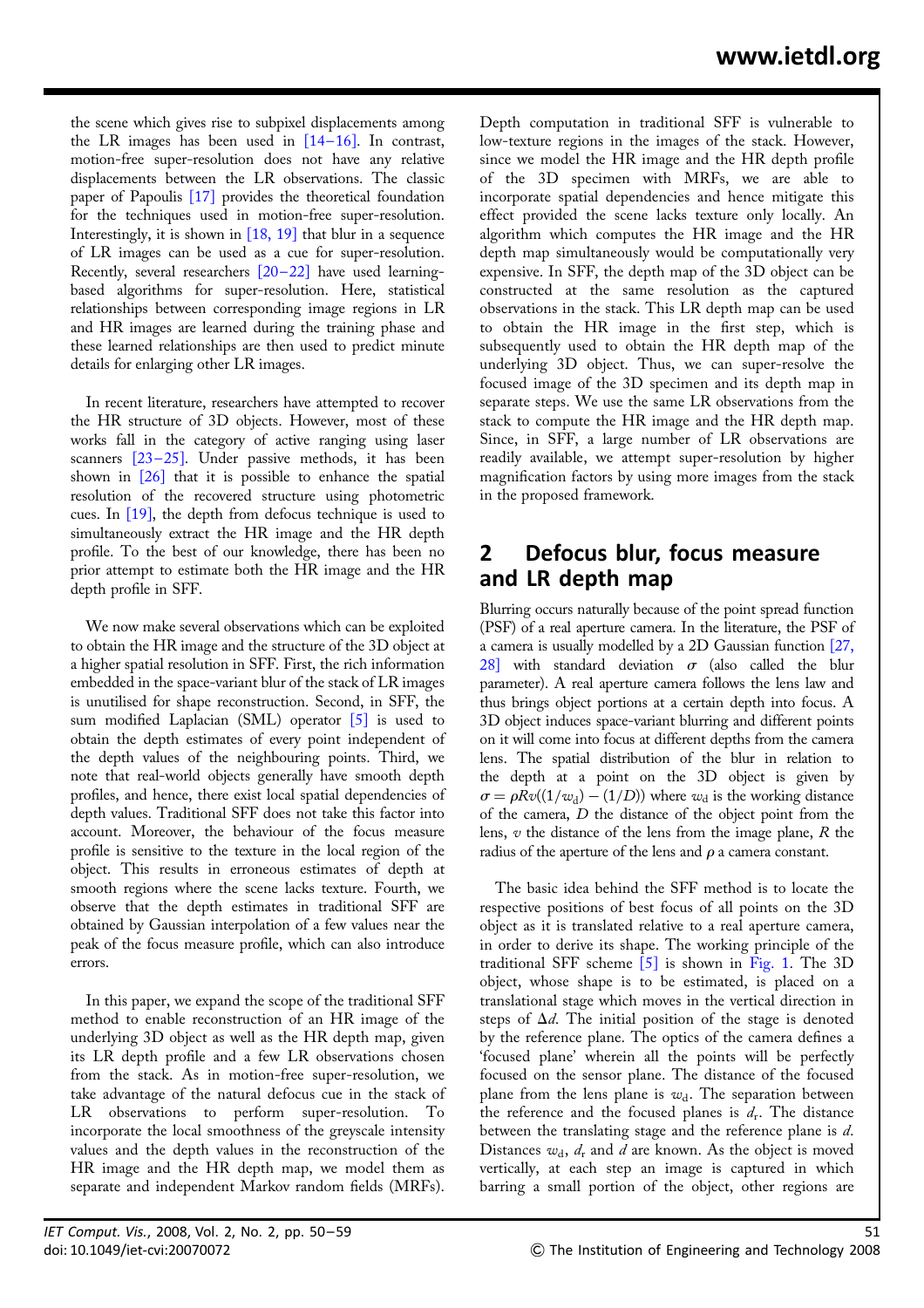### www.ietdl.org



Figure 1 Schematic of traditional SFF

defocused to varying degrees because a real aperture camera cannot bring all the points of a 3D object into focus at the same time.

When the 3D object is placed on the translational stage which is at the reference plane as shown in Fig. 1, the blur induced by a point on the object in the reference frame is governed by blur parameter  $\sigma_0$  which is given by  $\sigma_0 = \rho R v((1/w_d) - (1/D_0))$  where  $D_0$  is the distance of the object point from the lens when the stage is at the reference position and  $w_d$  is the working distance of the camera, that is,  $1/w_d = (1/f) - (1/v)$ . The stage is moved vertically by a distance of  $m\Delta d$  to capture the mth LR frame. For the same point on the 3D object, the blurring induced in the mth frame can be expressed by the blur parameter  $\sigma_m$  which is given by  $\sigma_m = \rho R v((1/w_d) - 1/(D_0 \pm m\Delta d))$ . The change in magnification across the stack of LR observations is assumed to be negligible so that there are no errors because of registration. Eliminating the common term  $w_d$  from the above expressions for  $\sigma_m$  and  $\sigma_0$  we obtain

$$
\sigma_m = \sigma_0 + \rho R v \left( \frac{1}{D_0} - \frac{1}{D_0 \pm m \Delta d} \right) \tag{1}
$$

The product  $\rho Rv$ , in the above equation can be found using an appropriate calibration procedure.

As the translating stage is moved vertically in steps of  $\Delta d$ , for the mth frame we can also express the blur parameter for a 3D point whose image pixel coordinates are  $(k, l)$  as  $\sigma_m(k, l) = \rho R \nu((1/w_d) - (1/(w_d - m\Delta d + \overline{d}(k, l))))$ . Here,  $\overline{d}(k, l)$  is the distance by which the stage must be moved from the reference plane to bring point  $(k, l)$  into focus. If the separation between the stage and the reference plane is such that  $d = \overline{d}(k, l)$ , then this point satisfies lens law, and will appear in perfect focus. Note that under this condition, the blur parameter becomes zero, as expected (assuming the effects of optical aberrations to be negligible).

In order to find where a point on the 3D specimen comes into focus, in traditional SFF, a focus measure profile [5] is computed, using the SML focus measure operator, for every pixel in the image sequence as the translational stage moves in finite steps of  $\Delta d$ . The focus measure at a point  $(k, l)$  in an image I is usually computed using the SML operator defined as

$$
F(k, l) = \sum_{m=k-W}^{k+W} \sum_{n=l-W}^{l+W} O_{\mathcal{L}}(m, n) \text{ for } O_{\mathcal{L}}(m, n) \ge T_1 \tag{2}
$$

where  $T_1$  is a threshold value,  $2W+1$  the size of the window around the point  $(k, l)$  and  $O<sub>L</sub>$  the modified Laplacian defined in the discrete domain as  $O_{\rm l}(m, n)$  =  $|2I(m, n) - I(m - \alpha, n) - I(m + \alpha, n)| + |2I(m, n) I(m, n - \alpha) - I(m, n + \alpha)$ . Here,  $\alpha$  is a variable spacing between the image pixels used to compute the derivatives. For all our experiments, we chose the value of  $\alpha$  as 1. The focus measure profile for the pixel at  $(k, l)$  is obtained by plotting the value of  $F(k, l)$  computed for every image captured in the stack of observations starting from the reference frame. The final estimate of the depth  $\overline{d}$  at  $(k, l)$ is arrived at by using Gaussian interpolation of a few values near the peak value of the focus measure profile. It is to be noted that the blurring induced at the point  $(k, l)$  is zero when the translating stage is at a height of  $\overline{d}$  from the reference plane. Thus, the focus measure profile is helpful in knowing when the point  $(k, l)$  comes into focus. The values of  $\overline{d}$  calculated for all the points of the 3D object and denoted as  $\overline{d}$  yields the LR depth map, that is, the shape of the object is at the same spatial resolution as the captured frames in the stack.

### 3 Image super-resolution

In this section, we explore the possibility of obtaining an image of the underlying 3D object in SFF in which all pixels are simultaneously in focus and the spatial resolution is higher than the frames of the stack. The idea is to use the defocus information in the captured images of the 3D object as a cue for computing the HR image.

Let there be  $p$  number of LR observations  $\{y_m(i, j)\}\)$ , each of size  $M \times M$  which are decimated, blurred and noisy versions of a single HR image  $\{x(m, n)\}\$  of size  $qM \times qM$ . If  $y_m$  is the lexicographically arranged vector containing pixels from the *m*th LR image of size  $M^2 \times 1$  and x is the lexicographically arranged vector containing pixels from the HR image of size  $q^2M^2 \times 1$  then they can be related in the following ways according to two commonly used observation models in super-resolution. According to one model used for super-resolution [29]

$$
y_m = DH_m x + n_m, \quad m = 1, \ldots, p \tag{3}
$$

where  $H_m$  is the blur matrix of size  $q^2M^2\times q^2M^2$ ,  $\bm{D}$  the decimation matrix of size  $M^2 \times q^2 \dot M^2$  and  $n_m$  the noise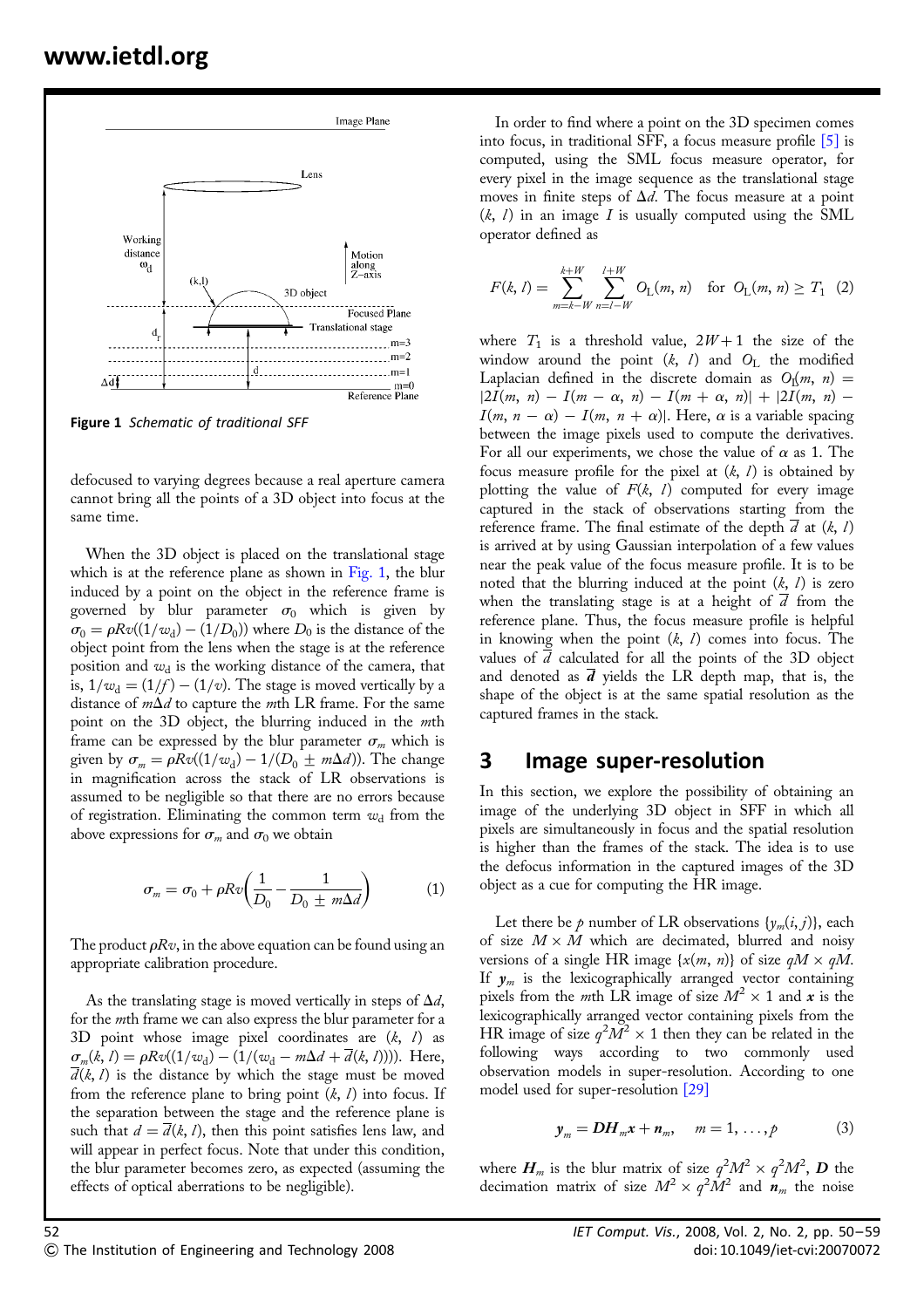vector of size  $M^2 \times 1$ , assumed to be zero mean Gaussian with variance  $\sigma_{\eta}^2$ .

Another model that is also used in motion-free superresolution  $[18, 29]$  is given as

$$
y_m = H_m Dx + n_m, \quad m = 1, \ldots, p \tag{4}
$$

where  $H_m$  is the blur matrix of size  $M^2 \times M^2$ , **D** the decimation matrix of size  $M^2 \times q^2 M^2$  and  $n_m$  the noise vector of size  $M^2 \times 1$ . The observation noise is assumed to be zero mean Gaussian with variance  $\sigma_{\eta}^2.$ 

To recover the HR image and the HR depth map in SFF, we exploit both these models to our advantage. We observe that by using the degradation model of (4), it is possible to obtain the HR image first. In the previous section, we outlined the method of traditional SFF to obtain the LR depth map. The blur parameter at every point of the object in the reference frame image can be computed from this recovered LR depth map. Using the relationship in (1), the blur parameter  $\sigma$  at each point of a defocused image, at any position in the stack of frames, can then be computed. The blur matrix  $H_m$  can now be constructed from the depth map obtained using SFF and the relation between the blur parameter  $\sigma$  at each pixel across the stack of LR frames in (1). The availability of the LR depth map in SFF enables us to separate the tasks of super resolving the intensity field and obtaining the HR depth map. Thus, we avoid a simultaneous estimation of the super-resolved focused image and the HR depth map, reducing significantly the computational load.

#### 3.1 MAP solution

The problem of reconstructing the HR image  $x$  is an illposed inverse problem and some form of regularisation to constrain the solution space is necessary. We propose to derive an optimal estimate of the HR image as the maximum a posteriori (MAP) estimate given by

$$
\hat{\mathbf{x}} = \arg \max_{\mathbf{x}} P(\mathbf{x} | \mathbf{y}_1, \mathbf{y}_2, \dots, \mathbf{y}_p) \tag{5}
$$

The MAP framework allows us to impose a priori constraints on the HR image. Since statistical models can encode contextual constraints in images in a natural way, we model the original HR image as a MRF  $[30]$ . Specifically, we model it as a Gauss Markov random field (GMRF). From the Hammersley–Clifford theorem the joint distribution is Gibbsian [31]. If the HR image is modelled as a GMRF, then the prior distribution is given by

$$
P(\mathbf{x}) = \frac{1}{Z} \exp\left[-\sum_{c \in C} V_c(\mathbf{x})\right] = \frac{1}{Z} \exp\left[-\sum_{c \in C} (d_c^{\mathrm{T}} \mathbf{x})^2\right] \tag{6}
$$

where  $Z$  is the partition function,  $c$  a clique,  $C$  the set of all cliques,  $V_c(\cdot)$  the clique potential function,  $d_c$  a coefficient

vector for clique c such that  $d_c^{\mathrm{T}} x$  provides a measure of smoothness of the image by computing discrete approximations for first or second derivatives at each image pixel.

The prior distribution of the HR image can also be written as

$$
P(x) = \frac{1}{(2\pi)^{N^2/2} |(1/\lambda_1)R_x|^{\frac{1}{2}}} \exp\left\{-\frac{1}{2}x^{\text{T}} \left(\frac{R_x}{\lambda_1}\right)^{-1} x\right\} \tag{7}
$$

The matrix  $R_{x}^{-1} = \boldsymbol{D}_{r}^{\mathrm{T}} \boldsymbol{D}_{r}$  where  $\boldsymbol{D}_{r}$  represents a one-step forward difference operator. Matrix  $\boldsymbol{D}_r^{\mathrm{T}} \boldsymbol{D}_r$  can be approximated as a circulant matrix which is the Laplacian operator and is related to the operator  $d_c$  discussed in (6) as  $\sum_{c \in C} (d_c^T x)^2 = x^T D_r^T D_r x.$ 

Using the degradation model in (4) and assuming that the the noise processes are independent, we have

$$
\hat{\boldsymbol{x}} = \arg\min_{\mathbf{x}} \left[ \sum_{m=1}^{p} \frac{\|\boldsymbol{y}_{m} - \boldsymbol{H}_{m}\boldsymbol{D}\boldsymbol{x}\|^{2}}{2\sigma_{\eta}^{2}} + \lambda_{1} \sum_{c \in C} (\boldsymbol{d}_{c}^{T}\boldsymbol{x})^{2} \right]
$$
(8)

where a first-order MRF neighbourhood has been assumed. Here,  $\lambda_1$  is the regularisation factor which is typically tuned to derive the best estimate of  $x$ . The number of  $LR$ observations, p, used in the objective function depends upon the upsampling factor. For super-resolution by a factor of  $q$ , the number of frames chosen from the stack is  $q^2$ . We remark that in SFF, since a large number of LR frames are naturally available in the stack, we can attempt superresolution by higher factors. The above cost function is convex and hence a simple minimisation technique such as gradient descent can be applied to find the estimate of  $x$ . At the nth iteration, the gradient of the cost function is given by

grad<sup>(n)</sup> = 
$$
\frac{1}{\sigma_{\eta}^2} \sum_{m=1}^{p} \boldsymbol{D}^{\mathrm{T}} \boldsymbol{H}_{m}^{\mathrm{T}} (\boldsymbol{H}_{m} \boldsymbol{D} \boldsymbol{x}^{(n)} - \boldsymbol{y}_{m}) + \lambda_{1} Q^{(n)}
$$
 (9)

where  $Q^{(n)} = \sum_{i=1}^{qM}$  $\sum_{j=1}^{qM} 2[4x^{(n)}(i,j) - x^{(n)}(i,j-1)$  $x^{(n)}(i,j+1) - x^{(n)}(i-1,j) - x^{(n)}(i+1,j)]$ 

One can use a more complicated model such as the discontinuity adaptive MRF but a carefully chosen low value of  $\lambda_1$  in the GMRF model will preserve edges reasonably well. Matrix  $\boldsymbol{D}^T$  spreads equally the LR pixel intensity value at corresponding pixel locations in the HR image. Matrix  $H_m$ is computed using the LR depth map obtained by the traditional SFF method  $[5]$  and the relation among the  $\sigma$ values across the stack of LR images given in (1). The estimate of the HR image at the  $(n+1)$ th iteration is obtained as  $x^{(n+1)} = x^{(n)} - \beta$  grad<sup>(n)</sup> where  $\beta$  is the step size. The iterations continue until  $\|\boldsymbol{x}^{(n+1)} - \boldsymbol{x}^{(n)}\| <$  threshold.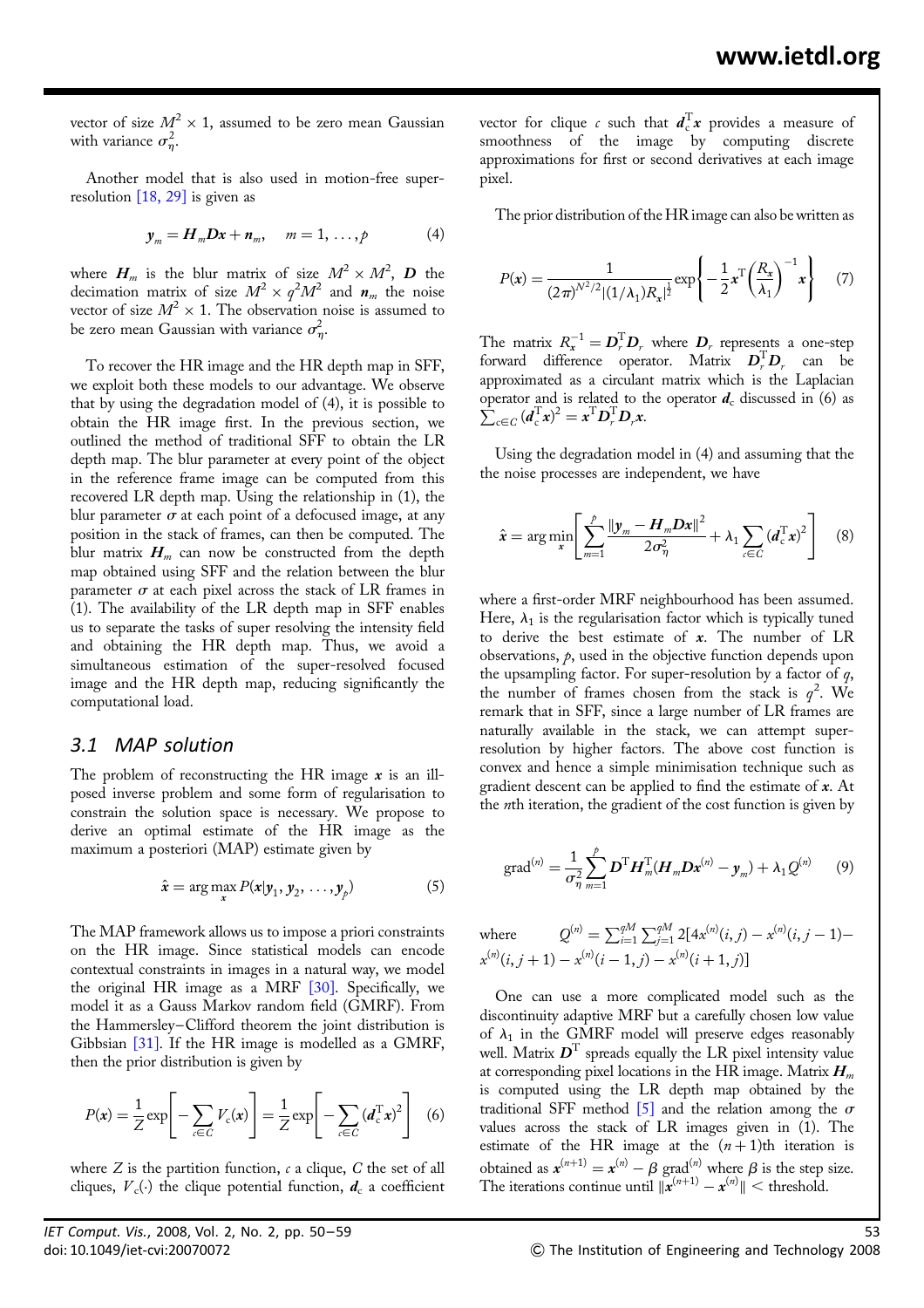### 4 HR depth map

The fundamental motivation for obtaining the HR structure is to enable visibility of finer details of the shape of the 3D object. Recently, there has been a need to obtain the HR depth map in applications such as video matting [11]. Laser scanners which produce high-quality range maps are expensive and slow. The ability to obtain an HR depth map in near real-time could aid several applications. In medical applications, an HR depth map could prove useful in creating virtual reality-based models of complex surgical procedures [9, 10]. An accurate HR depth map could also benefit non-invasive diagnostic procedures in automated vision-based inspection applications. In graphics and animation, HR depth maps can aid in realistic depiction of the scene.

The LR depth map of the 3D object computed in traditional SFF suffers from errors because of various reasons. This method does not take into account spatial dependencies of the depth estimates. It is expected that natural objects have depth variations which are locally smooth. However, in SFF, depth estimates are computed using the SML focus measure operator, independent of depth values of neighbouring points. The behaviour of the focus measure profile is dependent on local texture and can yield erroneous shape estimates at smooth regions. Gaussian interpolation of a few values near the peak of the focus measure profile is used to obtain the final shape estimate; but this is not an ideal way to fill up missing information. Note that data from the captured frames are not used to guide the estimation of depth in SFF. In this work, we seek to obtain an HR depth map of the 3D object. As described in Section 2, a point on the 3D object comes into focus when the separation between the translating stage and the reference plane is  $\overline{d}$ . The structure of the 3D object, in SFF, is computed by estimating the quantity  $\overline{d}$  for all points on the specimen. The spatial resolution of the depth profile,  $\overline{d}$ , estimated in SFF, is the same as the LR images of the stack. Here, we choose to obtain the depth profile at a higher spatial resolution.

Consider  $p$  number of LR observations  $\{y_m(i, j)\}\)$ , each of size  $M \times M$  which are decimated, blurred noisy versions of a single HR image  $\{x(m, n)\}\$  of size  $qM \times qM$ , obtained by the method outlined in the previous section. If  $y_m$  is the lexicographically arranged vector containing pixels from the mth LR image of size  $M^2 \times 1$  and x is the lexicographically arranged vector containing pixels from the HR image of size  $q^2 M^2 \times 1$  then the degradation model that we use to obtain the HR depth map is given by

$$
\mathbf{y}_m = \boldsymbol{D}\boldsymbol{H}_m(\boldsymbol{\overline{d}})\mathbf{x} + \boldsymbol{n}_m, \quad m = 1, \ldots, p \tag{10}
$$

where  $H_m(\overline{d})$  is the blur matrix of size  $q^2M^2 \times q^2M^2$ ,  $D$  the decimation matrix of size  $M^2 \times q^2 M^2$  and  $n_m$  the zero mean noise vector of size  $M^2 \times 1$ . The observation noise is assumed to be zero mean Gaussian with variance  $\sigma_{\eta}^2.$  Since we seek to

compute the HR depth map, we use the above degradation model, where the HR blur map acts on the HR image.

Construction of the HR depth map is also an ill-posed inverse problem. Regularisation in the form of a priori constraints on the solution is used to obtain an estimate of the HR shape profile. Real-world objects, in general, have smooth depth variations. To incorporate spatial dependencies of the depth estimates on neighbouring points, we model the HR depth map  $\overline{d}$  by a GMRF and obtain an MAP estimate of the HR depth map. Using Bayes' rule, we can write

$$
P(\overline{\mathbf{d}}|y_1, y_2, \dots, y_p) = \frac{P(y_1, y_2, \dots, y_p | \overline{\mathbf{d}}) P(\overline{\mathbf{d}})}{P(y_1, y_2, \dots, y_p)} \tag{11}
$$

where  $y_1, y_2, \ldots, y_p$  are the p chosen observations from the stack. Note that the same LR observations which were used to obtain the HR image are chosen for reconstruction of the HR depth map. By the Markovian property of MRF, the probability of a pixel being assigned a particular depth value depends only on the depth estimates of pixels in its neighbourhood. We restrict ourselves to a first-order neighbourhood. If the HR shape profile  $\overline{d}$  is modelled as an MRF, then the prior distribution is given by

$$
P(\overline{\boldsymbol{d}}) = \frac{1}{Z} \exp\left[-\sum_{c \in C} V_c(\overline{\boldsymbol{d}})\right]
$$
 (12)

where  $Z$  is the partition function,  $c$  a clique,  $C$  the set of all cliques and  $V_c(\cdot)$  the potential function associated with clique c. For a first-order neighbourhood, we propose the following potential function

$$
\sum_{c \in C} V_c(\overline{d}) = \sum_{i=1}^{qM} \sum_{j=1}^{qM} [(\overline{d}(i,j) - \overline{d}(i,j-1))^2
$$
  
+  $(\overline{d}(i,j+1) - \overline{d}(i,j))^2$   
+  $(\overline{d}(i+1,j) - \overline{d}(i,j))^2$   
+  $(\overline{d}(i,j) - \overline{d}(i-1,j))^2$  (13)

Assuming the noise process  $n_m$  s to be independent in (10), and from (11) and (13), the posterior energy function to be minimised is given by

$$
U^{p}(\overline{d}) = \sum_{m=1}^{p} \frac{\|y_m - DH_m(\overline{d})x\|^2}{2\sigma_{\eta}^2} + \lambda_2 \sum_{c \in C} V_c(\overline{d}) \qquad (14)
$$

The MAP estimate of the HR depth map can be obtained by minimising  $U^{\rho}(\overline{d})$ . The parameter  $\lambda_2$  must be tuned to arrive at a good estimate of the HR depth profile of the 3D object.

Assignment of depth values to pixel locations is a combinatorial optimisation problem. In recent literature, graph cuts have been used to minimise objective functions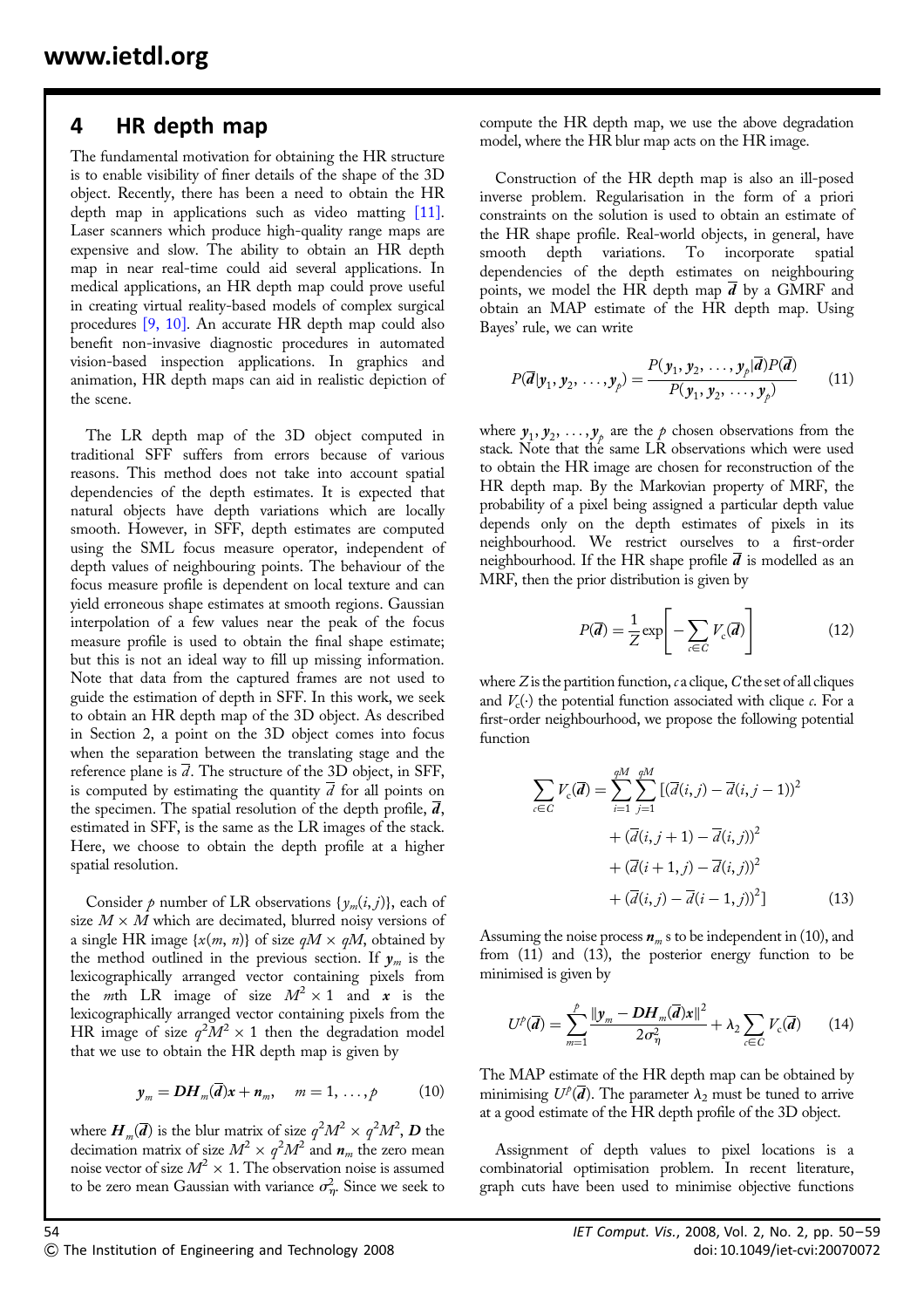arising in a wide variety of vision problems [32]. However, they are proven to converge only on singly-connected graphs. Also, it is not possible to compute the gradient with respect to  $\overline{d}$  of the cost function in (14). Hence, we use simulated annealing (SA), a well-known optimisation technique that is known to converge to the global minimum with probability one, to minimise the above objective function. We present the computational steps to obtain the MAP estimate of the HR depth profile using the SA algorithm in Fig. 2.

We obtain the LR shape profile from the traditional SFF [5] method and interpolate it to the size of the HR grid. This forms the initial estimate of the HR depth map  $\overline{d}$ . The initial temperature in the SA algorithm is denoted by  $T_0$ . A linear cooling schedule was used in our simulations. The parameter deciding the cooling schedule is  $\delta$ . The number of iterations used for the annealing and the Metropolis loops are given by  $A_l$  and  $M_l$ , respectively. The variance of the Gaussian sampler for  $\overline{d}_{i,j}$  is denoted by  $\sigma_{\overline{d}}^2$ .

Importantly, it is to be noted that, when  $d_{i,j}$  is perturbed, it is not necessary to compute the new posterior energy function  $U^p[\overline{\boldsymbol{d}}(\text{new})]$  over the entire HR grid, but only over a small posterior neighbourhood around the point  $(i, j)$  as shown in [28]. By using this well-known fact of locality of the posterior neighbourhood, it is possible to successfully employ the SA algorithm.

### 5 Experimental results

To demonstrate the effectiveness of the proposed algorithm, we present results obtained using images acquired by an LV150 Nikon industrial microscope. The lens objective was  $2.5 \times$ , for which the working distance  $w_d = 8.8$  mm, focal length  $f = 80$  mm and depth of field = 48.9 µm.

For the first experiment, we selected a gold ring which had a human face engraved on its surface as the 3D object. A stack of 150 LR frames was captured by translating the stage in finite steps of  $\Delta d = 0.025$  mm. The LR images captured were of size  $75 \times 75$  pixels. The LR depth map of the 3D specimen is derived using the traditional SFF [5] method and the blur maps corresponding to the LR frames of the stack are computed. Initially, we obtain the super resolved image of the  $3D$  specimen by selecting  $q^2$  LR observations from the stack when the chosen magnification factor is q. The initial estimate of the HR image is obtained using bicubic interpolation of one of the LR images chosen from the stack and is shown in Fig. 3a. Choosing four LR images from the stack, frame numbers 85, 95, 130 and 140 and using  $\beta = 1$ ,  $\lambda_1 = 0.001$  and  $\sigma_{\eta}^2 = 5$ , in the proposed algorithm, we super-resolve the focused image by a factor of 2, which is shown in Fig.  $3b$ . The super-resolved image of Fig.  $3b$  is much superior than the interpolated image of Fig. 3a. Various high-frequency components that were lost in Fig. 3a are recovered in Fig. 3b.

begin

1. Initialization: Choose  $\overline{d}(initial)$  to be estimates obtained from the traditional SFF [5] method,

interpolated to the size of the HR grid. Choose values for  $T_0$ ,  $\delta$ ,  $M_l$ ,  $A_l$  and  $\sigma_{\overline{d}}$ ,  $\overline{\mathbf{d}}(old) = \overline{\mathbf{d}}(initial)$ .  $k = 0$ .

2. repeat (annealing loop)

for  $l = 1$  to  $M_l$ , do (Metropolis loop)

begin

for  $i = 1$  to  $qM$ ,  $j = 1$  to  $qM$ , do

begin

Get  $\overline{d}_{i,j}(new)$  from Gaussian sampler with mean

```
\overline{d}_{i,j}(old) and variance \sigma_{\overline{d}}^2.
```
if  $U^p(\overline{\mathbf{d}}(new)) \leq U^p(\overline{\mathbf{d}}(old))$  then  $\overline{\mathbf{d}}(old) = \overline{\mathbf{d}}(new)$ ,

else

if  $\exp\left(\frac{U^p(\overline{\mathbf{d}}(old)) - U^p(\overline{\mathbf{d}}(new))}{T_k}\right) > \text{rand}[0, 1]$  then  $\overline{\mathbf{d}}(old) = \overline{\mathbf{d}}(new)$ .

end

end

 $k = k + 1.$  $T_k = \delta T_{k-1}.$ 

until  $(k$  equals  $A_l$ ).

end

Figure 2 SA algorithm for computation of the HR depth map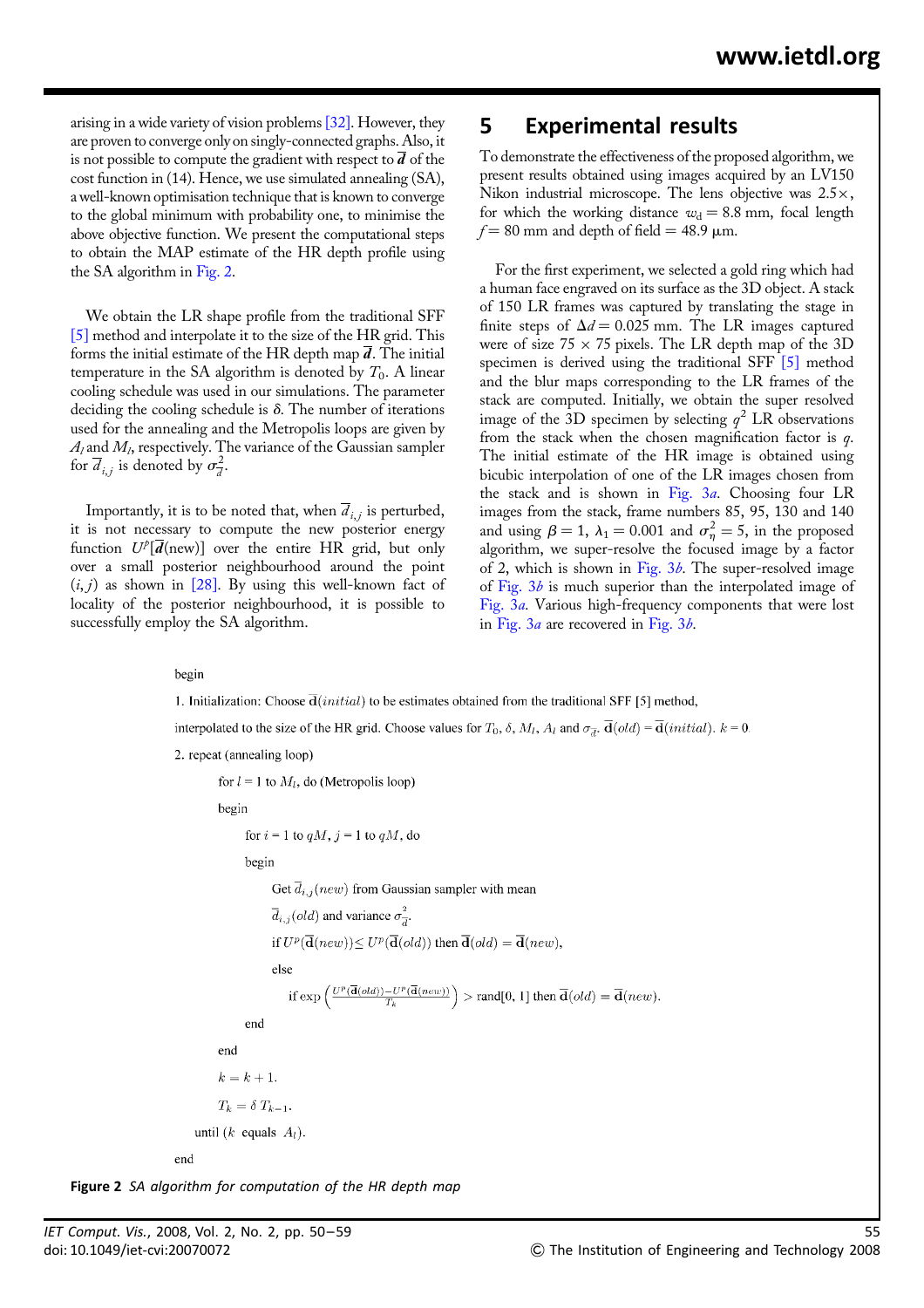### www.ietdl.org



Figure 3 Super-resolution of face image and depth map using the proposed method

- a Initial estimate of the HR image obtained using bicubic interpolation for  $q = 2$
- b Super-resolved image obtained using the proposed algorithm
- c Greyscale image of the interpolated depth map from traditional SFF [5]
- d Greyscale image of the HR depth map

Next, we obtain the HR depth map of the above specimen for a magnification factor of  $q = 2$ . Since we have already obtained the HR image, we can use it to obtain the HR structure. The initial estimate of the HR depth map, shown in Fig.  $3c$ , was obtained by upsampling the LR depth map obtained from the traditional SFF method [5], by a factor of 2, using bicubic interpolation. The interpolated depth map is not very good because the image size is small (only  $75 \times 75$  pixels) and the depth variations are very fine. We

next show how this result can be significantly improved using the proposed approach. The objective function proposed in (14) is minimised using the SA algorithm, wherein, the values of the parameters are chosen as  $T_0 = 6$ ,  $A_1 = 200$ ,  $M_1 = 10$ ,  $\sigma_{\eta}^2 = 5$  and  $\lambda_2 = 1 \times 10^8$ . The corresponding greyscale image of the estimated HR depth map is shown in Fig.  $3d$ . Comparing Figs.  $3c$  and  $3d$ , we note that the proposed method is able to reconstruct the details of the depth variations of the 3D specimen well. The



Figure 4 HR image and depth map for the specimen with floral design

- a HR image obtained using bicubic interpolation for  $q = 2$
- b Super-resolved image obtained using the proposed algorithm
- c Greyscale image of the interpolated depth map from traditional SFF [5]
- d Corresponding greyscale image of the HR depth map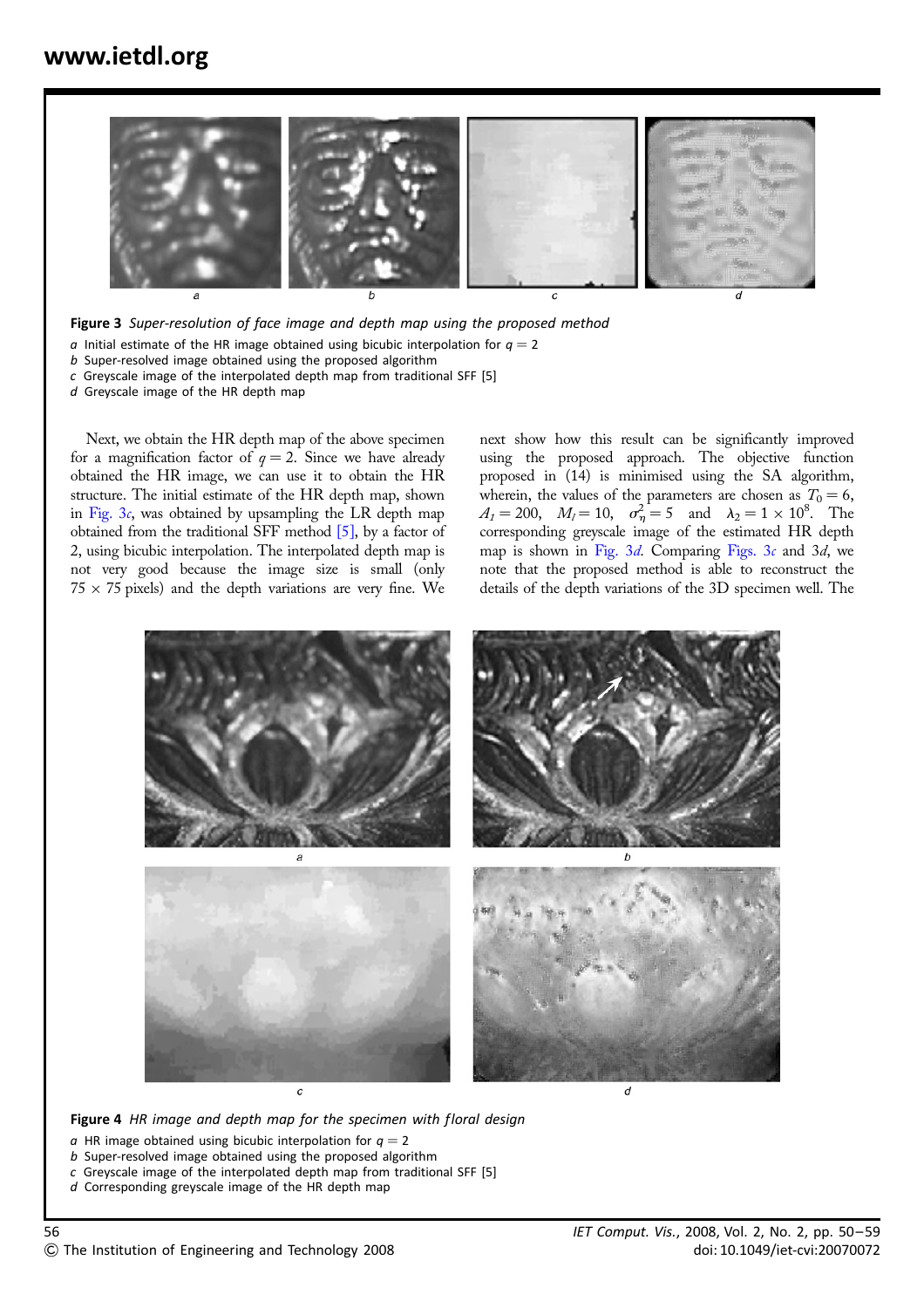regions on the face which are closer to the camera appear brighter in the greyscale image of Fig.  $3d$ . Various features of the face can be discerned from this depth map. In particular, note the eyebrows, eyelids, lips and the wrinkles on the cheeks.

We next selected a metal object with a floral design engraved on its surface. The object also contained several intricately sculpted grooves indicating the dress covering the leg of a goddess depicted as sitting on a lotus flower. This 3D specimen was kept on the translating stage under the microscope and a stack of 150 LR frames was captured by moving the stage in steps of  $\Delta d = 0.025$  mm, relative to the camera. The size of each captured LR image is  $95 \times 135$  pixels. Using these LR images, the LR depth map of the specimen was reconstructed by the traditional SFF algorithm [5]. As explained in Section 2, using (1) the blur maps corresponding to the LR frames captured in the stack can be computed. In order to obtain an HR image for an upsampling factor of  $q = 2$ , four LR images, namely frame numbers 30, 40, 50 and 100, were chosen from the stack. Since we have earlier computed the blur maps corresponding to these four LR space-variantly blurred images, matrix  $H_m$  in (4) can be constructed to relate the chosen LR images to the super-resolved image that we seek to obtain. The initial estimate of the HR image is obtained by upsampling one of the selected LR frames by a factor of  $q = 2$ . This is shown in Fig. 4a. Using the values of the parameters as  $\beta = 1$ ,  $\sigma_{\eta}^2 = 5$  and  $\lambda_1 = 0.003$  in the gradient descent algorithm described in Section 3.1, we obtain the super-resolved image as shown in Fig. 4b. Notice that in Fig. 4b several features that were invisible in Fig. 4a become discernible. The separation between the grooves on the petals of the lotus flower can be clearly observed. The white dots in the region pointed out by a white arrow in Fig.  $4b$  also become visible.

Using the super-resolved image obtained above and the same four LR images from the stack that were chosen to obtain it, we reconstruct the HR depth map of this 3D object for a magnification factor of  $q = 2$ . We used identical values of the parameters in the SA algorithm as described for the previous experiment. The initial estimate of the HR depth map, shown in Fig.  $4c$ , was obtained by upsampling the LR depth map of traditional SFF method  $[5]$ , by a factor of 2, using bicubic interpolation. The HR depth map is obtained using the proposed algorithm and its corresponding greyscale image is shown in Fig. 4d. The depth variations over the petals of the flower are more clearly visible in Fig. 4d, as compared with Fig. 4c. Note that in Fig. 4d, the regions on the 3D specimen which are closer to the camera, such as the petal in the central portion, appear brighter. In contrast, the regions between the petals of the lotus, which are further away from the lens, appear darker.

Next, we show the performance of the proposed algorithm for obtaining the super-resolved image of the 3D specimen by a higher magnification factor of  $q = 3$ . Since the entire



Figure 5 HR image obtained for a higher upsampling factor a HR image obtained using bicubic interpolation for  $q = 3$ b Super-resolved image obtained using the proposed algorithm

stack of LR images is readily available to us, we select nine LR frames from it. Using the parameter values as  $\beta = 1$ ,  $\sigma_{\eta}^2 = 5$  and  $\lambda_1 = 0.03$ , we minimise the cost function in (8). One of the nine selected LR images is upsampled by



Figure 6 Greyscale image of the HR depth map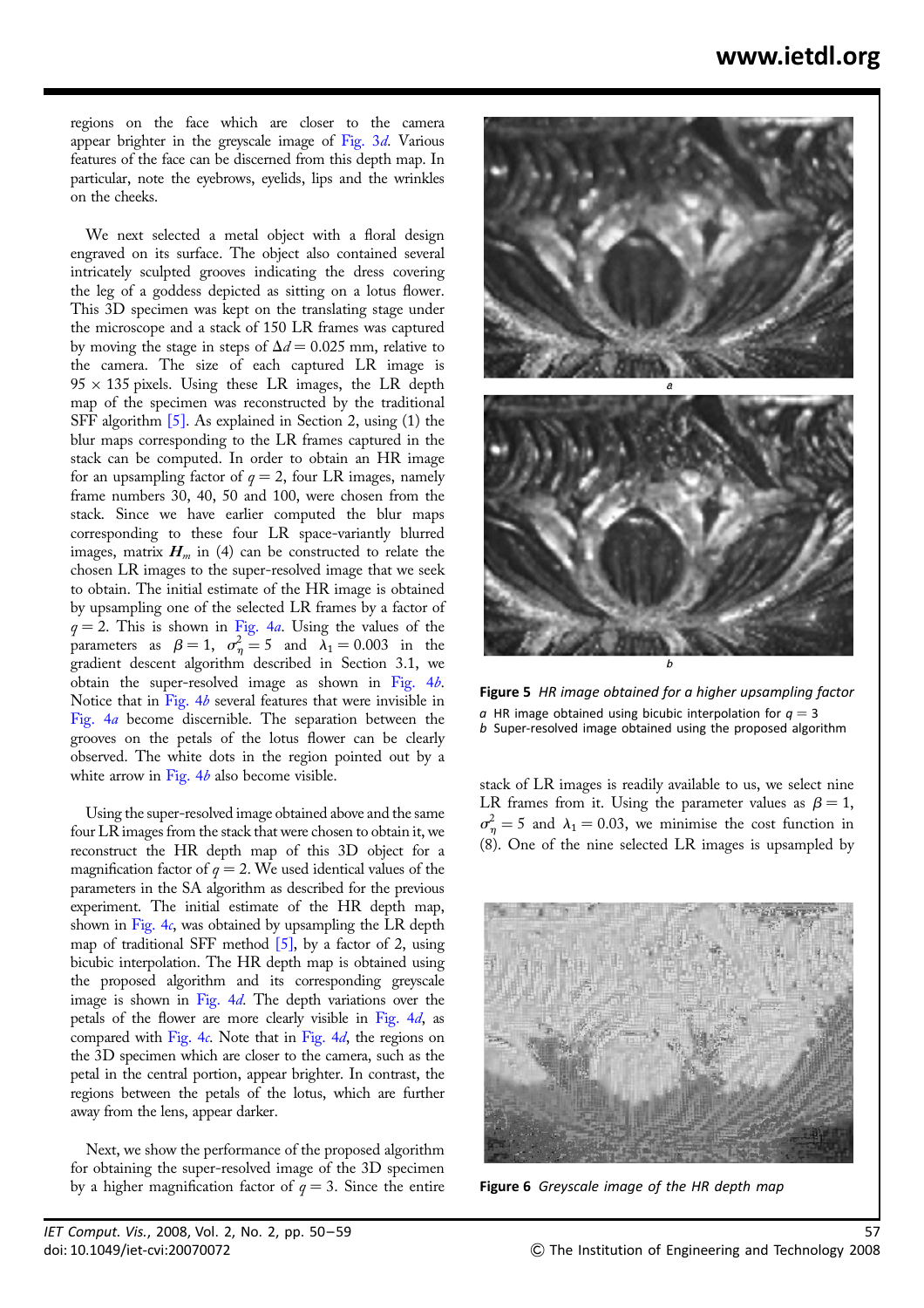$q = 3$  (using bicubic interpolation) to obtain the initial estimate of the HR image and is shown in Fig.  $5a$ . The super-resolved image is depicted in Fig.  $5b$ . The intricate details on the petals of the flower and the sculpted grooves are much sharper and more clearly visible in Fig.  $5b$  than in Fig. 5a. The proposed algorithm for obtaining the HR depth map was used with the same parameter values that were used for the earlier specimen. The greyscale image corresponding to the estimated HR depth map is given in Fig. 6. The depth variations on the surface of the 3D specimen can be clearly seen here. Since the magnification factor of  $q = 3$  is high, the depth map estimated is slightly jagged. However, it is interesting to see how the proposed method is able to reconstruct the fine undulations in depth even for this large upsampling factor.

### 6 Conclusions

We have proposed a method for obtaining a super-resolved image and HR depth map given the LR space-variantly defocused and noisy images in SFF. Using a two-step approach and by modelling the HR image and the HR shape profile of the 3D object as MRFs, we first obtained an MAP estimate of the HR image and used it subsequently to derive the HR depth map. Exploiting the fact that in SFF the stack consists of several LR frames, we also showed that it is possible to super-resolve the image and the 3D structure even at higher magnification factors.

### 7 References

[1] GIBSON J.J.: 'The perception of the visual world' (Houghton-Mifflin, Boston, 1950)

[2] BAJCSY R.K., LIEBERMAN L.I.: 'Texture gradient as a depth cue', Comput. Graph. Image Process., 1976, 5, (1), pp. 52-67

[3] WOODHAM R.J.: 'A cooperative algorithm for determining surface orientation from a single view'. Proc. Int. Joint Conf. Artificial Intelligence, Cambridge, MA, 1977, pp. 635– 641

[4] HORN B.K.P.: 'Obtaining shape from shading information' in WINSTON P.H. (ED.): 'The psychology of computer vision' (McGraw-Hill, New York, 1975), pp. 115– 155

[5] NAYAR S.K., NAKAGAWA Y.: 'Shape from focus', IEEE Trans. Pattern Anal. Mach. Intell., 1994, 16, (8), pp. 824– 831

[6] SUBBARAO M.: 'Parallel depth recovery by changing camera parameters'. Proc. IEEE Int. Conf. Computer Vision, FL, USA, 1988, pp. 149– 155

[7] MARR D., POGGIO T.: 'Cooperative computation of stereo disparity', Science, 1976, 194, (4262), pp. 283– 287

[8] JEBARA T., AZARBAYEJANI A., PENTLAND A.: '3D structure from 2D motion', IEEE Signal Process. Mag., 1999, 16, (3), pp. 66– 84

[9] CARR J.C., FRIGHT W.R., BEATSON R.K.: 'Surface interpolation with radial basis functions for medical imaging', IEEE Trans. Med. Imaging, 1997, 16, (1), pp. 96-107

[10] HAIGRON P., BELLEMARE M.E., ACOSTA O., ET AL.: 'Depth-mapbased scene analysis for active navigation in virtual angioscopy', IEEE Trans. Med. Imaging, 2004, 23, (11), pp. 1380– 1390

[11] WANG O., FINGER J., YANG Q., DAVIS J., YANG R.: 'Automatic natural video matting with depth'. Proc. 15th Pacific Conf. Computer Graphics and Applications, Maui, Hawaii, 2007, pp. 469– 472

[12] FEHN C.: 'A 3D-TV approach using depth-image-based rendering (DIBR)'. Proc. 3rd IASTED Conf. Visualization, Imaging and Image Processing, Spain, 2003, pp. 482– 487

[13] KAUFF P., ATZPADIN N., FEHN C., ET AL.: 'Depth map creation and image-based rendering for advanced 3DTV services providing interoperability and scalability', Signal Process., Image Commun., 2007, 22, (2), pp. 217– 234

[14] ELAD M., FEUER A.: 'Restoration of a single superresolution image from several blurred, noisy, and under-sampled measured images', IEEE Trans. Image Process., 1997, 6, (12), pp. 1646-1658

[15] ELAD M., HEL-OR Y.: 'A fast super-resolution reconstruction algorithm for pure translational motion and common space-invariant blur', IEEE Trans. Image Process., 2001, 10, (8), pp. 1187– 1193

[16] FARSIU S., ROBINSON M.D., ELAD M., MILANFAR P.: 'Fast and robust multiframe super resolution', IEEE Trans. Image Process., 2004, 13, (10), pp. 1327-1344

[17] PAPOULIS A.: 'Generalized sampling expansion', IEEE Trans. Circuits Syst., 1977, 24, (11), pp. 652-654

[18] RAJAN D., CHAUDHURI S.: 'An MRF-based approach to generation of super-resolution images from blurred observations', J. Math. Imaging Vis., 2002, 16, (1), pp. 5– 15

[19] RAJAN D., CHAUDHURI S.: 'Simultaneous estimation of super-resolved scene and depth map from low resolution defocused observations', IEEE Trans. Pattern Anal. Mach. Intell., 2003, 25, (9), pp. 1102-1117

[20] BAKER S., KANADE T.: 'Limits on super-resolution and how to break them', IEEE Trans. Pattern Anal. Mach. Intell., 2002, 24, (9), pp. 1167– 1183